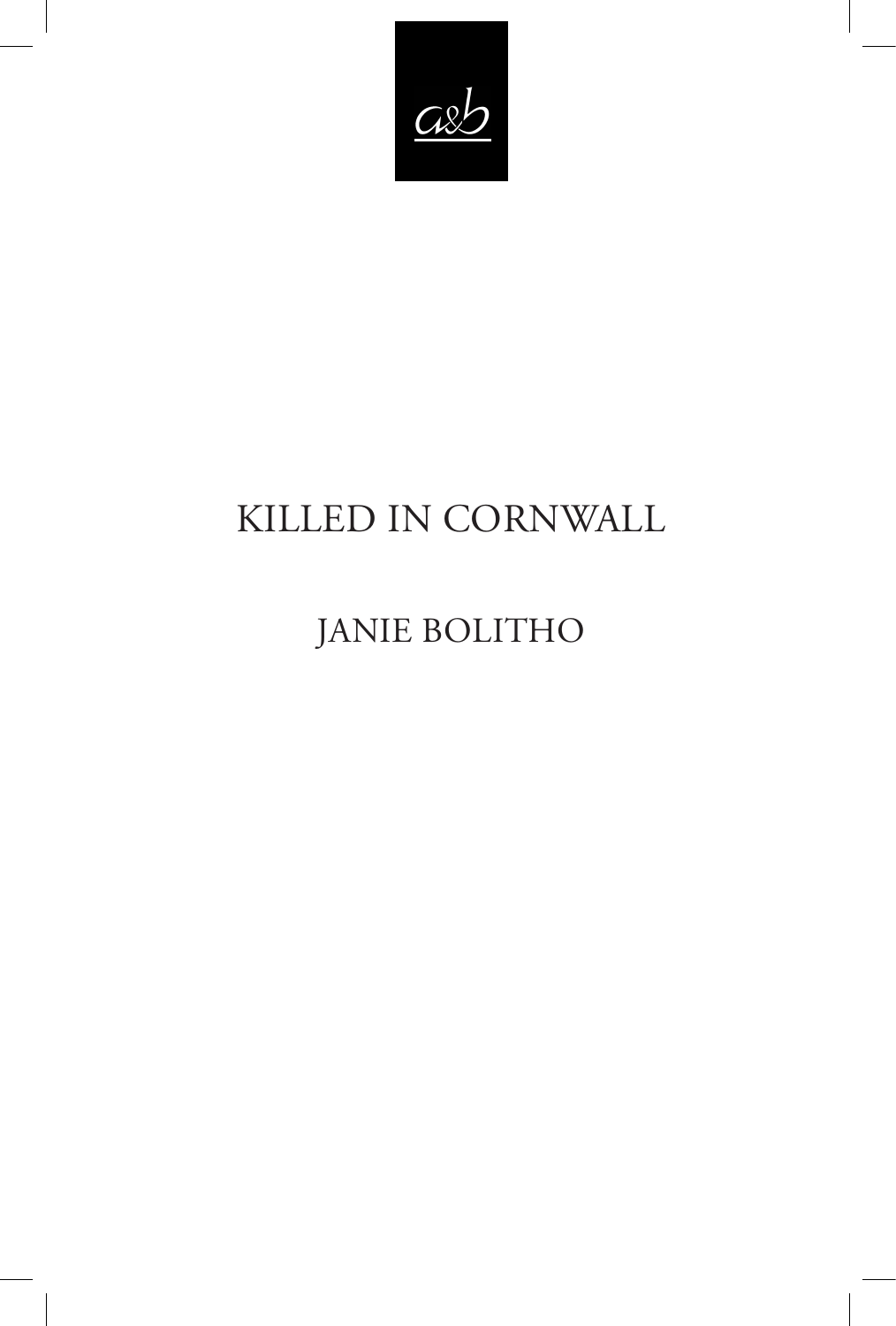Allison & Busby Limited 12 Fitzroy Mews London W1T 6DW *allisonandbusby.com*

First published in Great Britain by Allison & Busby in 2002. This paperback edition published by Allison & Busby in 2015.

Copyright © 2002 by Janie Bolitho

The moral right of the author is hereby asserted in accordance with the Copyright, Designs and Patents Act 1988.

> *All characters and events in this publication, other than those clearly in the public domain, are fictitious and any resemblance to actual persons, living or dead, is purely coincidental.*

All rights reserved. No part of this publication may be reproduced, stored in a retrieval system, or transmitted, in any form or by any means without the prior written permission of the publisher, nor be otherwise circulated in any form of binding or cover other than that in which it is published and without a similar condition being imposed on the subsequent buyer.

A CIP catalogue record for this book is available from the British Library.

10 9 8 7 6 5 4 3 2 1

## ISBN 978-0-7490-1974-7

Typeset in 10.5/15.5 pt Sabon by Allison & Busby Ltd.

The paper used for this Allison & Busby publication has been produced from trees that have been legally sourced from well-managed and credibly certified forests.

> Printed and bound by CPI Group (UK) Ltd, Croydon, CR0 4YY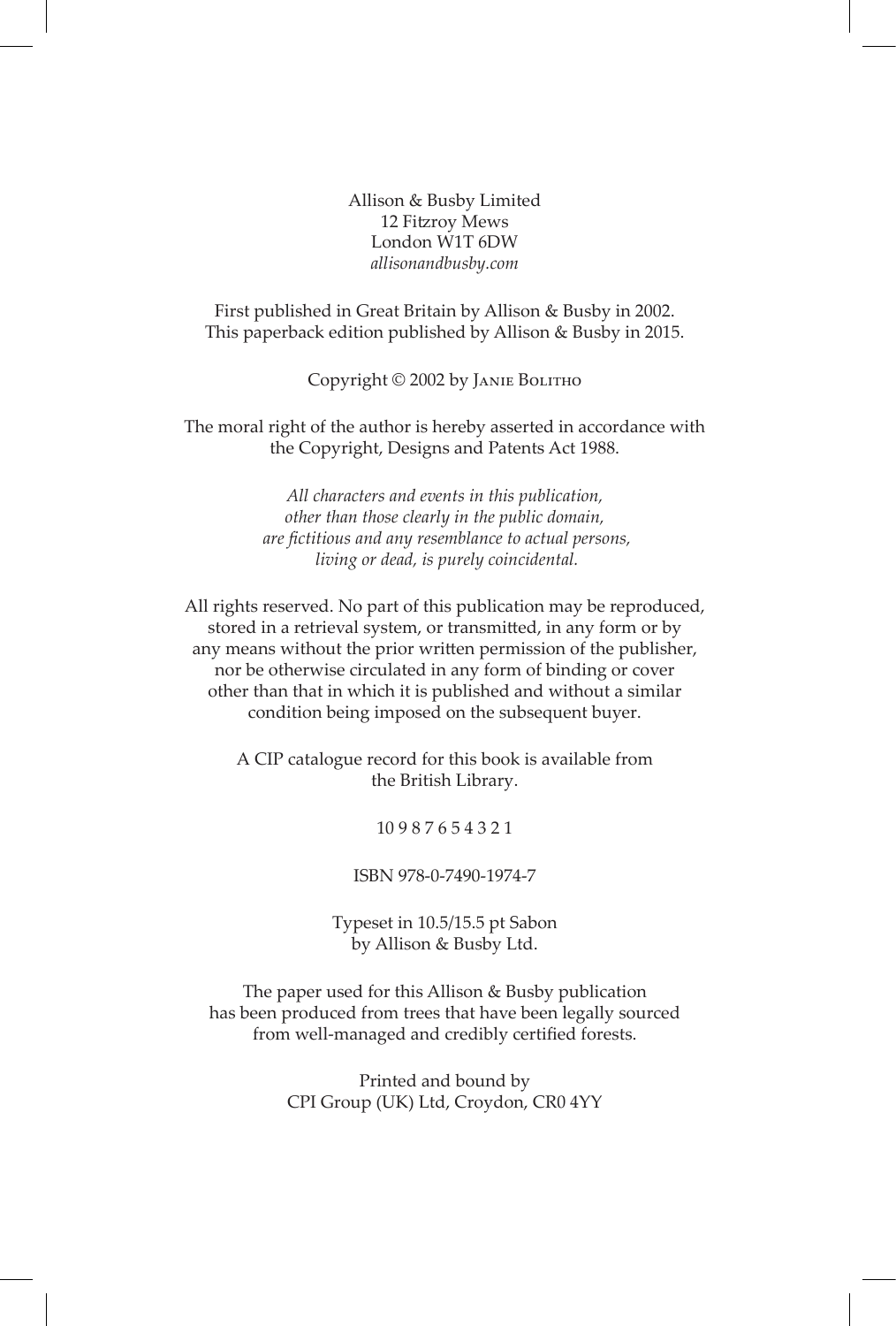## CHAPTER ONE

With thick grey hair cropped straight at chin level and a dark blue skirt and cotton blouse encasing her solid frame, Doreen Clarke might have been sixty rather than almost a decade younger. 'I'm off now, Cyril,' she called from the kitchen door of her bungalow in Hayle, her voice more quietly pitched than usual. 'I'm meeting Rose for coffee before I do the shopping.'

Cyril looked up from the tomato plants he was pinching out. Since he had been made redundant from the mine, several years before the very last one had ceased to operate, plants and vegetables had become his obsession. No longer able to dig tin out of the ground, he now spent most daylight hours tending things he had put into it.

'Give her my best then.' He studied his wife's tear-stained face. 'Don't take on, love. It had to 'appen at some point and she was over seventy.'

'I know. I'll be all right. It's just that I'll miss her.' Doreen blew her nose and stood taller, hating her weakness to show. 'I'll see you later.'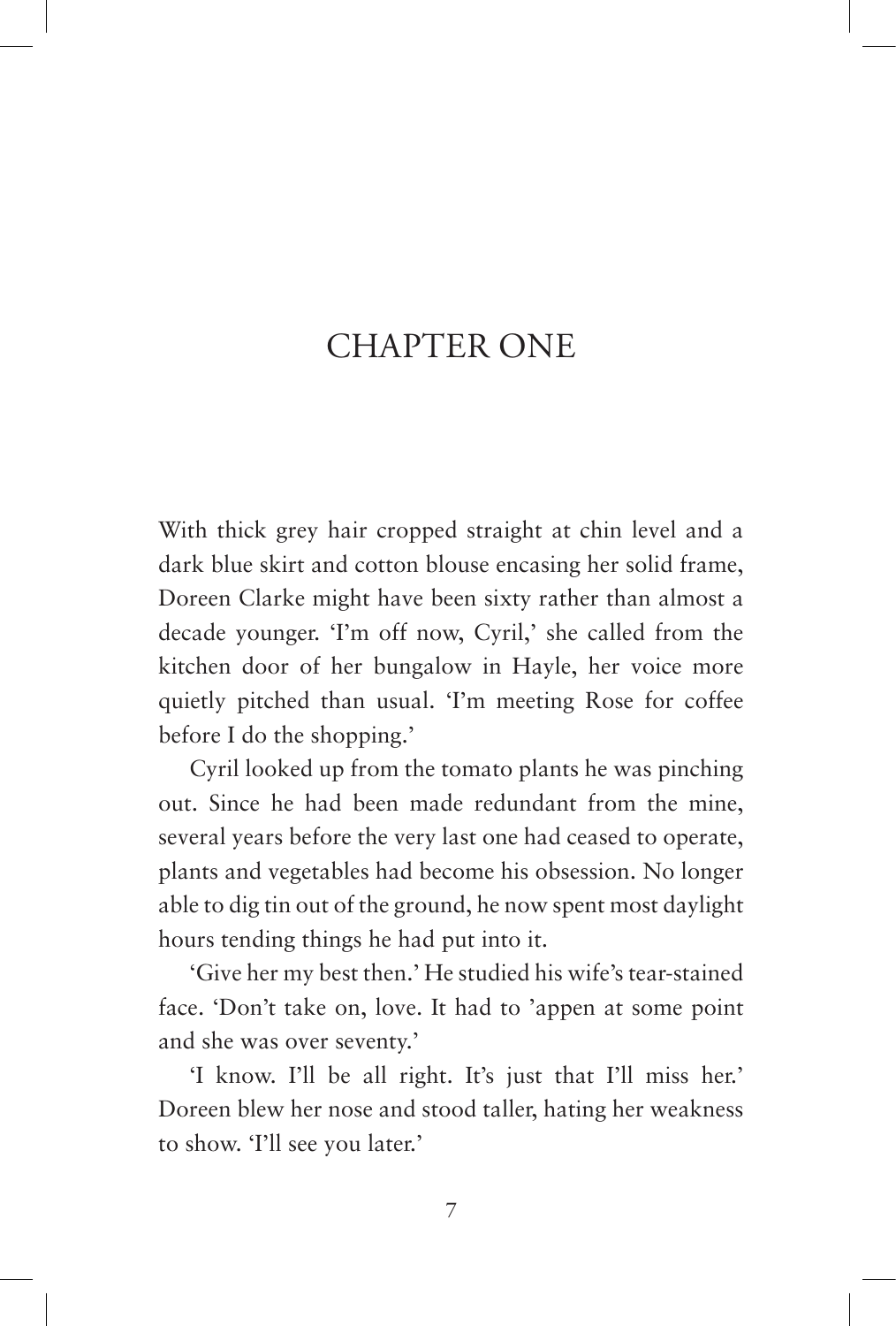Cyril frowned. There must be something he could send over to Rose Trevelyan. The strawberries weren't quite ripe yet, it was too soon to pull radishes and it would be another week or so before the runner beans were ready for picking. 'I'll just cut a few of these for her.' He indicated the old-fashioned roses with their heady scent which the hybrid, disease-resistant varieties lacked. Well-oiled secateurs snipped ten long thorny stems from the bush. Their pinkish white buds were already fragrant and insect free; any aphids were squeezed between Cyril's thumb and forefinger on a daily basis. He handed them to Doreen who placed them lengthways in her wicker shopping basket.

'I'll see she gets 'em,' she said as she squinted over her husband's head. The first two weeks of June had been scorching, no hint of cloud in the arc of sky the colour of cornflowers. Now it was oyster grey with patches of mist rising from the Hayle estuary. T'll be back about one.' Doreen took her waterproof jacket from one of the hooks on the back of the kitchen door, twitched the net curtain at the window next to it then went out to her car and started the engine. She tried not to think about Phyllis Brown.

The weather worsened as she drove towards Penzance. Descending towards the dual carriageway, she saw the mist rolling landwards off the horizon, obliterating the wide curve of land on the far side of the bay until it finally obscured St Michael's Mount. She flicked the wipers to clear the windscreen of moisture.

It was Saturday. Every Saturday since she was a child she had gone to Penzance to shop. In those days she had ridden over with her mother on the bus and, if she had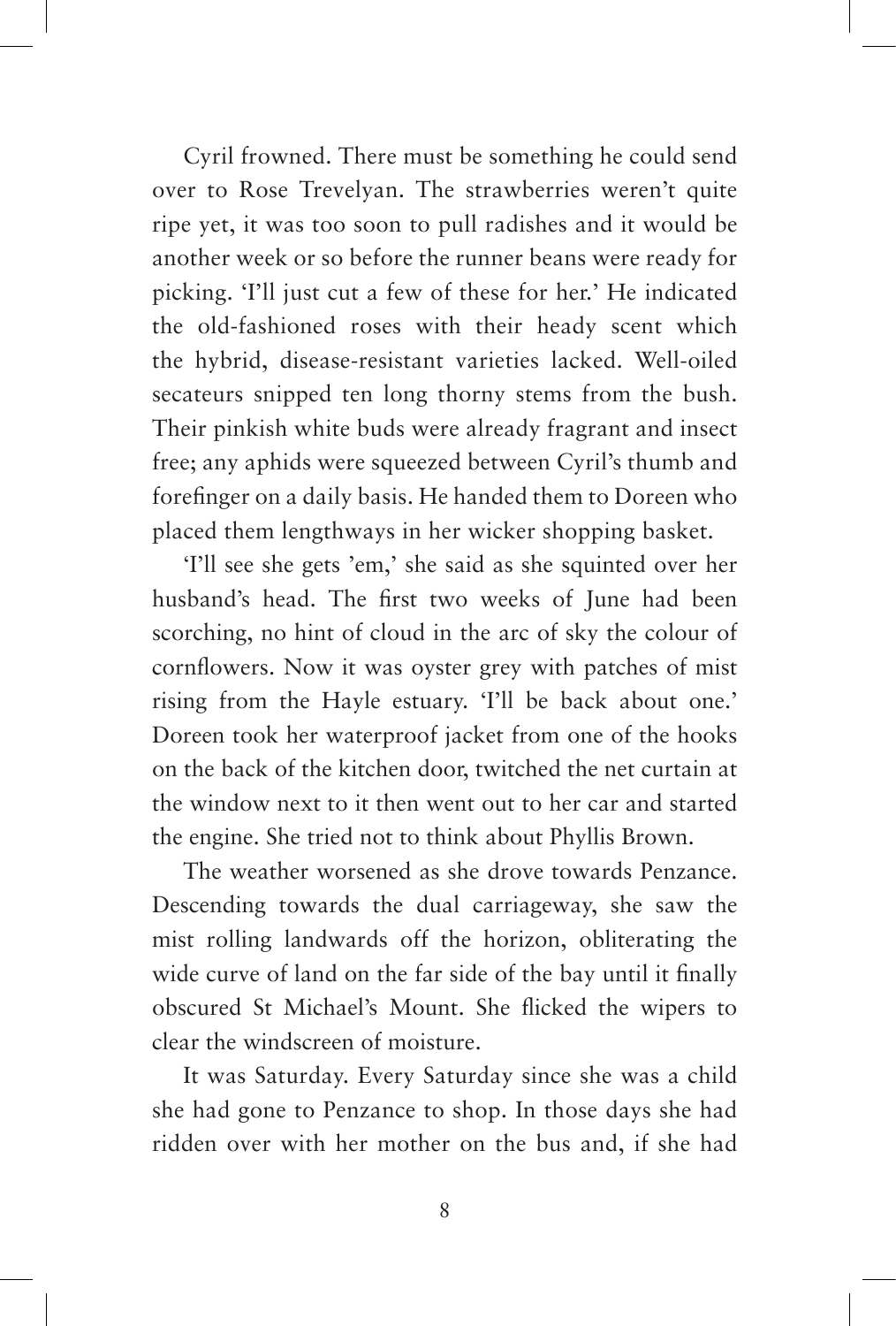been good, was given sixpence for niceys, sweets she wasn't allowed to eat until the afternoon; sherbet lemons which, in the summer, stuck together in the white paper bag, halfpenny chews which blackened her teeth or a couple of ounces of butterscotch which the confectioner broke from a block with a hammer. They had been good days but hard work for her mother. Doreen had a small car which conveyed her to her various cleaning jobs and the supermarkets where she bought food she could put in the freezer. Gone were the days of scrag end of meat which simmered with vegetables for hours until it was rich and tender, days when she had also made her own bread. Since Cyril was made redundant she had had to go out to work herself and there wasn't the time, nor did she have the inclination to cook as she used to.

The weekend traffic was surprisingly light. It was too early for the long queues of late July and August. Doreen turned into the car park at the top end of Penzance. She bought a ticket, stuck it on the windscreen, locked the car then walked down Causewayhead to meet Rose. Only delivery vehicles were permitted to use the unpavemented road during business hours. Outside the shops on either side of the cobbled incline were displays of goods; hardware and ironmongery, flowers and plants and stalls of vegetables, brightly coloured and mounded high, organic or otherwise. Doreen ignored them. Coffee first, shopping later.

Rose was sitting at a table in Carwardine's, a cafetiere of strong Sumatran coffee in front of her. She smiled as Doreen, bundled up in her unsightly waterproof, her basket over her arm, approached her table.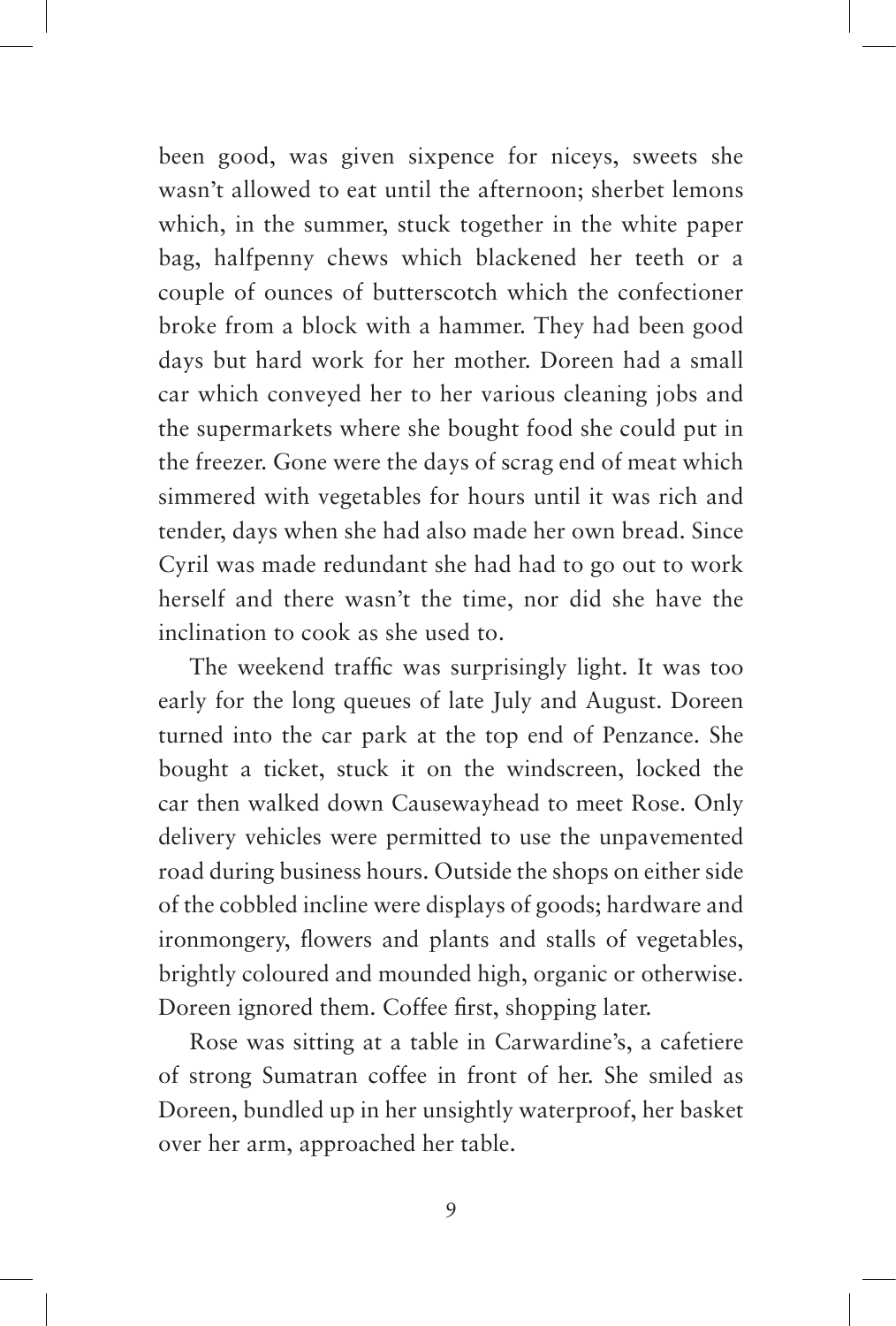''Tiz a real mizzle out there. Typical June weather.' In her usual fashion she spoke without the preface of a greeting. It was as if she had so much to say that time would be wasted on such formalities.

Rose nodded. Mizzle. The word was more than local dialect, it had a distinct meaning; more than mist but not quite rain, a fine precipitation which penetrated clothes insidiously and was so typical of West Cornwall. But it did wonders for skin and hair.

The cafe was steamy and overwarm but it was still too early for it to be busy. 'What would you like?' the waitress asked once Doreen was settled in her chair.

'Tea for me, please, and a nice toasted teacake. These are for you,' she continued, dismissing the waitress and reaching into her basket for the flowers. 'My Cyril's real fond of you, not that he'd ever say so.'

'They're lovely. Please thank him for me.' Rose could picture him, wrapped up against the weather, the cap he always wore as a substitute for his miner's helmet perched firmly on his head, his gnarled, calloused hands ingrained with soil as he worked away in his garden where not an inch of ground was wasted. 'That reminds me, do you know anyone who'd be prepared to have a go at my garden? It'll only need a couple of sessions. The lawn really needs some sort of treatment and the trees at the back are so out of hand they're blocking the light.'

'It's a bit of heavy work you want then. Let me think.'

The waitress returned with a tray. Doreen poured her tea, added milk then blew on it. She took a sip, buttered her tea-cake and began to chew.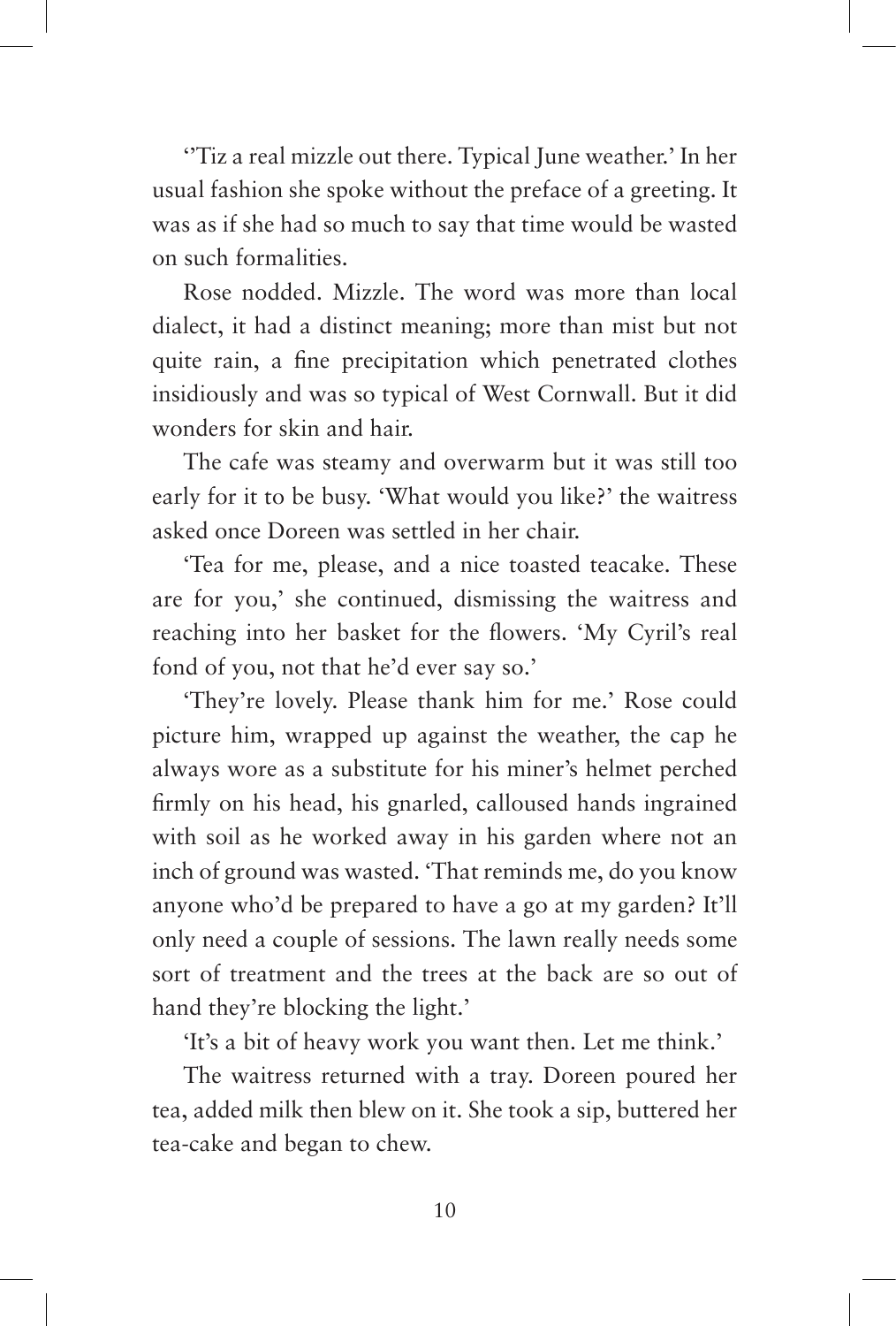Rose's granite house was on the road between Newlyn and Mousehole. It stood on the top of a steep drive. With no buildings on the opposite side of the road she had an uninterrupted view of the whole of Mount's Bay. The main garden was at the side. It had been levelled atop a brick and earth wall. A narrow path ran from the drive around to the front where a few shrubs flourished and a small wall was the only protection from a drop down into the road. Behind the house, between it and a granite cliff, grew a tangle of brambles over which towered two trees and an evergreen which had never stopped growing. To clear it would take proper equipment and someone who knew how to use it. Doreen, who seemed to know everyone in West Penwith, was bound to come up with a suitable person.

'Dave Fox, that's your man,' she said with a decisive nod which caused crumbs to fall from her lower lip. She brushed them from her skirt.

Rose poured more coffee and stirred it. Dave, not David. David had been her husband's name, the man she had met soon after coming to Cornwall straight from Art College. They had enjoyed over twenty happy years of marriage, a marriage which was childless although they never knew why, unless the illness which had finally killed David was in some way responsible. Rose had done her grieving. Those first two years were the hardest of her life. There were still moments when shadows of that grief took her unawares and tears would fill her eyes, but they were, at last, becoming fewer. 'Do you have his telephone number?'

'Not on me, but I can let you have it. He can turn his hand to most things, can Dave. He's been working for the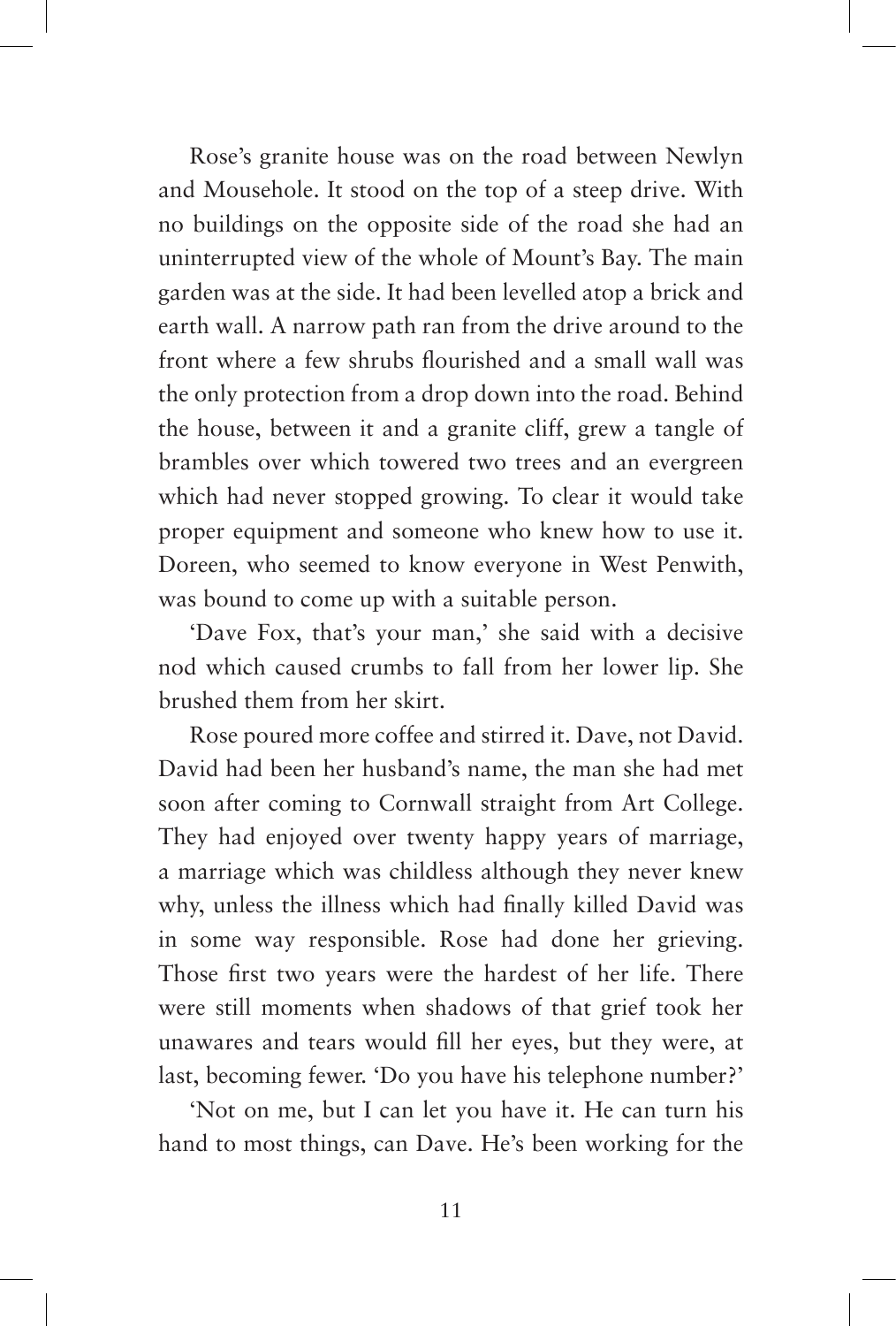Petersons, where I go on Wednesdays. They're not bad, not for newcomers, and they pay well.'

High praise indeed, Rose thought. To Doreen, newcomers were alien. Anyone who had crossed the Tamar Bridge to live in Cornwall was not to be trusted for at least ten years. But the mines had all closed, the government was doing its utmost to put an end to fishing and farmers were under the cosh. Only tourism was left. Many youngsters had to move away to find work and the houses they would have lived in were sold at over-inflated prices to those who could afford them. Rose regretted the changing way of life. 'Sorry, Doreen, I was miles away. Is something the matter?' Only then did she see that her friend was upset.

'It's Phyllis, Phyllis Brown. I heard this morning that she died last night.'

'Oh, Doreen, I'm so sorry.' She reached across the table and patted her plump hand.

'I expect it was a release for her, she'd been ill a long time.'

'What'll Nathan do?'

'I've no idea. His aunt's with him at the moment. I felt I should go and see 'en but I didn't like to intrude too soon.'

Rose had met Phyllis several times, before and after she was bedridden, but Nathan, the son, she had only seen on two occasions. He was an unexpected child, born illegitimately when Phyllis was thirty-six. No one but Phyllis knew who the father was.

Doreen shook her head. 'He was devoted to her, heaven knows how he'll cope on his own. He can cook and that, but it's just that she was always there.'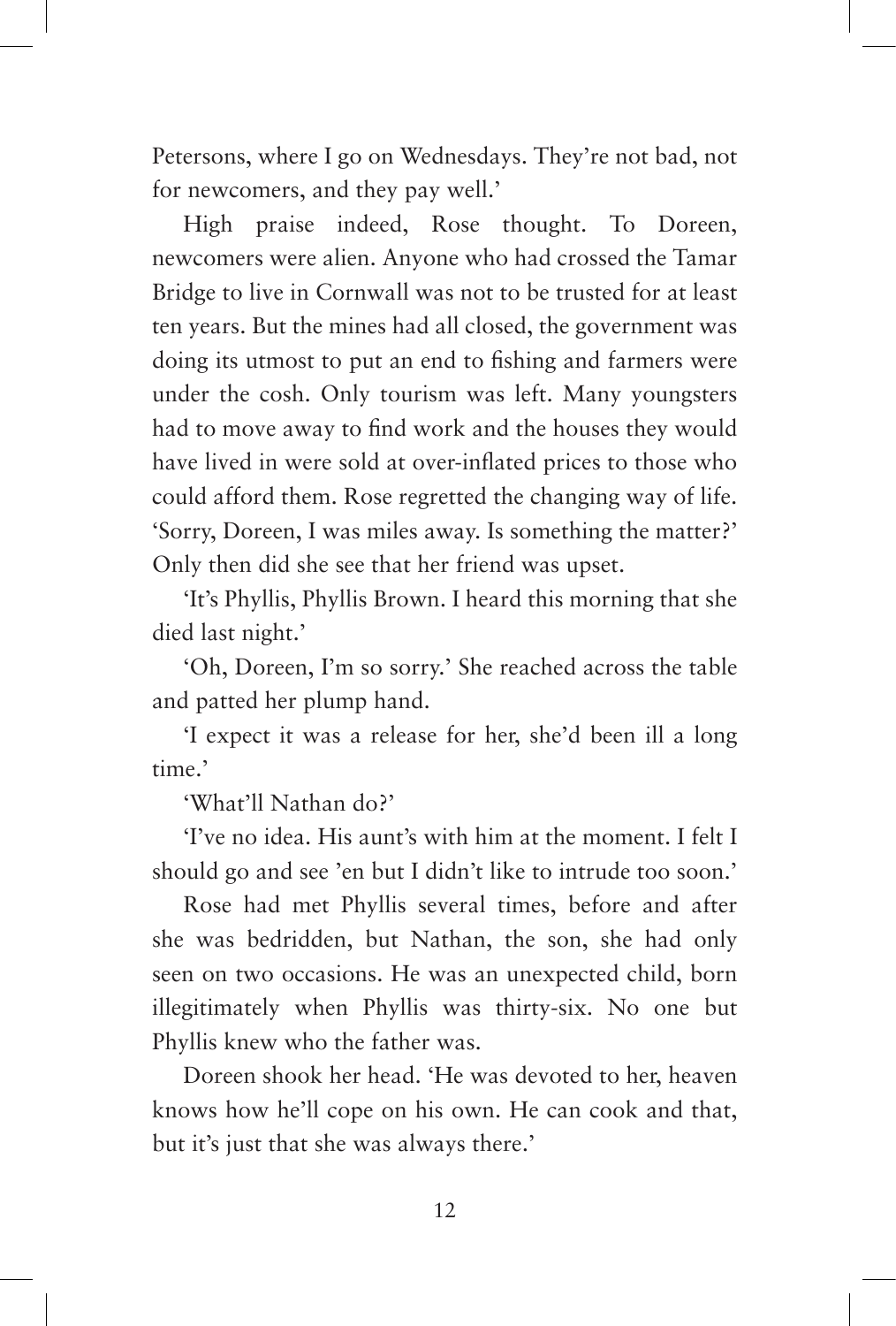Rose didn't know what to say. She had known men like Nathan, men who stayed at home with their mothers out of duty or pity or fear, men who had sacrificed their own happiness until it was too late to know how to find it. She poured the last half cup of coffee aware of how much Doreen would miss Phyllis. Despite her many cleaning jobs Doreen always had time for her friends. 'If there's anything I can do, just ask.'

'There is something. Would you come to the funeral with me? Cyril didn't really know her and he's got a thing about funerals lately. Probably reminds him of his own mortality.'

Rose sipped the last of her coffee. She felt tired. It had been a long week and there was a longer one to follow, culminating in an exhibition in Bristol. 'Of course I'll come. Just let me know when it is.'

Doreen nodded. 'Here, you'd better have this for the flowers.' She handed Rose a plastic carrier bag. 'Wrap it round the stems and tie it or you'll prick yourself.'

Rose, used to her friend's non-sequiturs, did so. 'Please thank him for me.'

'I will. Now, where's my list? Cyril wants me to get 'im some of that new denture stuff he saw advertised on TV. He's a real mug for they adverts, he believes everything they say, does Cyril. Still, if it keeps 'en happy. Got much to do yourself, maid?'

'A couple of bits and pieces then I'm getting my hair cut.'

'Not short, I hope?' Doreen looked horrified. Rose's naturally wavy auburn hair hung to her shoulders. That morning it was held back in a wooden clasp. A few tendrils,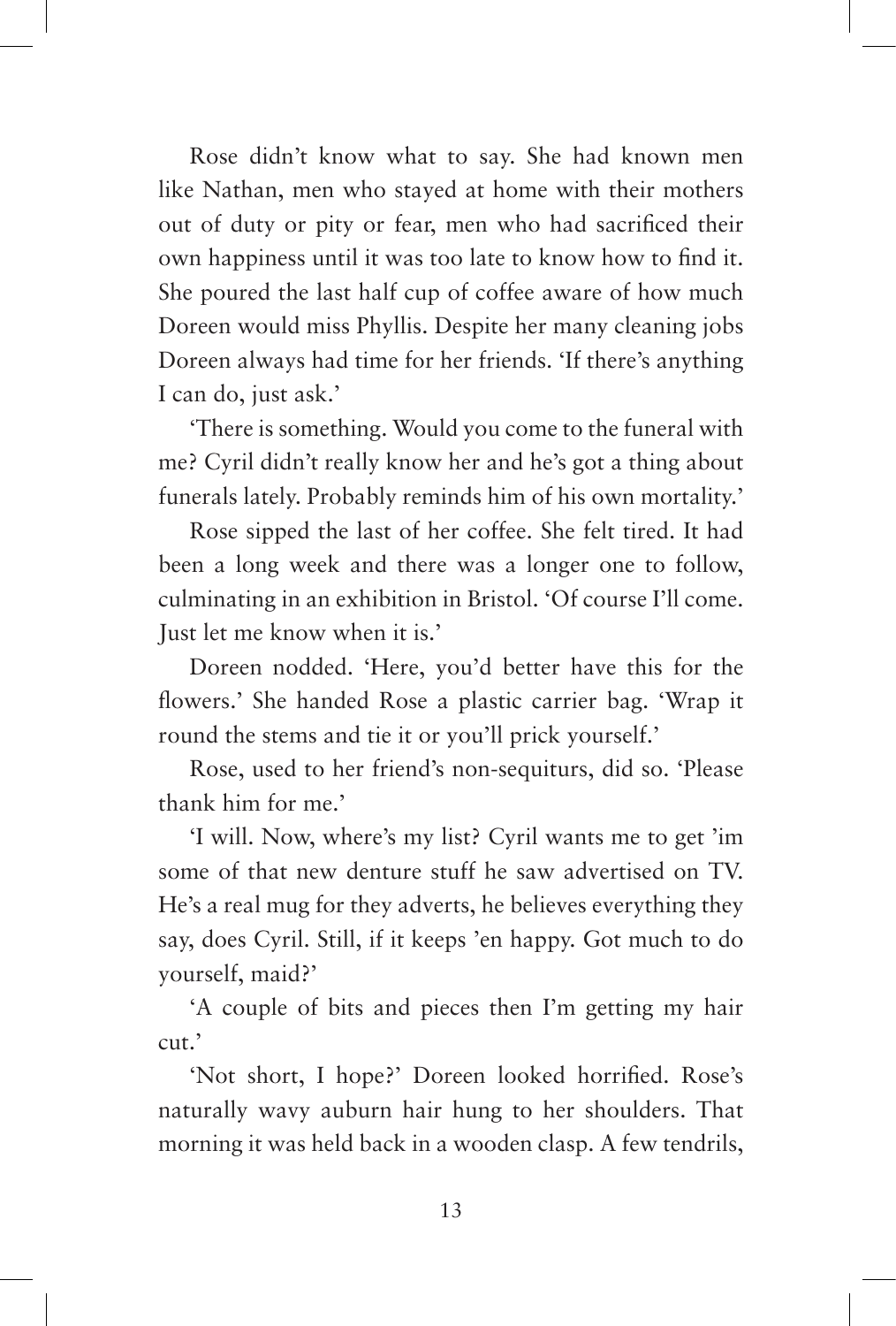made wavier by the moisture-laden atmosphere, curled around her neck. Although Doreen dressed and acted as though she were a refugee from the 1950s, she recognised Rose's attractiveness. She was small-boned and dainty, with youthful movements and a pretty face but it upset Doreen that she mostly wore jeans or a denim skirt when she would look lovely in a nice frock.

'No, just the ends trimmed.' Rose tried not to smile. Doreen, only eighteen months older than herself, had a tendency to mother her.

'Well, I'd best be off, too. 'Tis my turn to pay.'

'Thank you.' Doreen was not well off but she had pride. Rose respected that. She picked up the roses and the bag containing the books she would change on the way home now that the library stayed open on Saturday afternoons.

Doreen tutted. 'All that reading. It can't be good for your eyes. Give me the telly any day.'

Rose hid a smile. Doreen had an irrational fear of microwaves – she said she was sure they would give you radiation sickness – but some modern technology, it seemed, was perfectly acceptable.

'I'll give you a ring with that number,' Doreen promised as she zipped up her jacket and went to the desk to pay.

They walked to the end of Causewayhead together. The mizzle had eased and patches of blue sky were appearing between clouds. They crossed to the Greenmarket. Doreen said goodbye and walked along towards the local chemist's, Rose went to the greengrocer's. Her appointment was not until eleven forty five. She stood gazing at the huge array of summer fruit and vegetables displayed on the pavement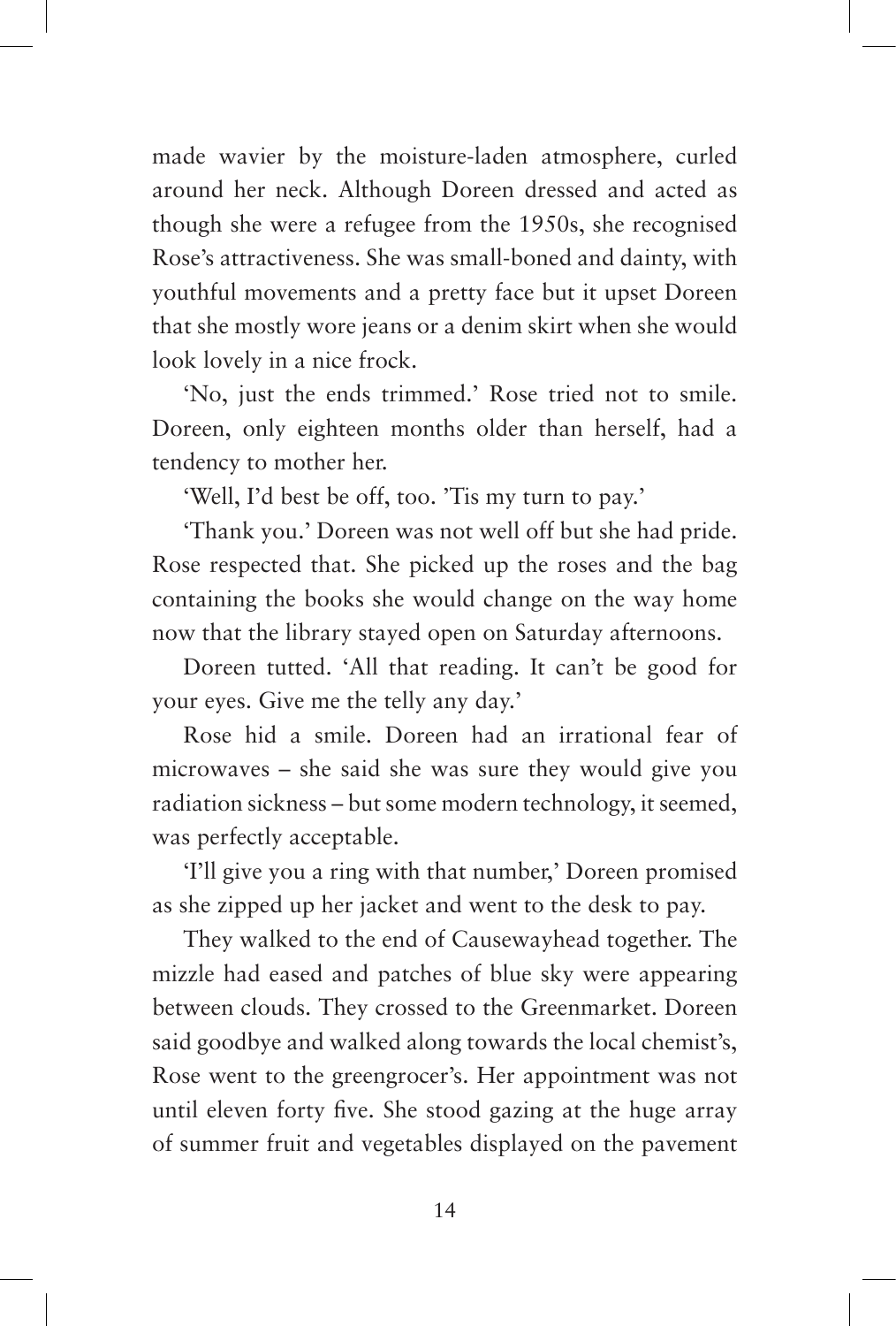outside Tregenza's and was, as always, tempted to buy more than she needed. From the baker's on the other side of the road came the appetising smell of pasties and newly baked bread. Greengrocer's and pasty shops, Penzance had more than its share of both.

Having finished her shopping Rose walked down The Terrace in Market Jew Street. Curved steps with metal rails led down to the road which ran steeply down the sea. Fingers of watery sunlight now rippled on its surface and small boats could be seen in the distance.

For the next hour Rose sat impatiently whilst her hair was washed and trimmed and blow dried, a ritual which took place only twice a year. She had never been able to understand women who went regularly and actually enjoyed the experience.

The girl attending to her had given up trying to make small talk and got on with the job. Rose was grateful and tried to think about work.

Once, photography had been her mainstay, now she rarely took personal commissions although she continued to produce colour prints for Barry Rowe, a man she had known for almost three decades. He turned them into postcards. Barry owned a shop in the town which sold these postcards along with greetings cards, maps and souvenirs, all produced by local artists. Rose also painted small watercolours which were reproduced as notelets and cards left blank for personal messages. Wild flowers, woodland scenes, a disused mine stack or engine house standing out against the rugged Cornish scenery, these were subjects which sold well. But her main work now was in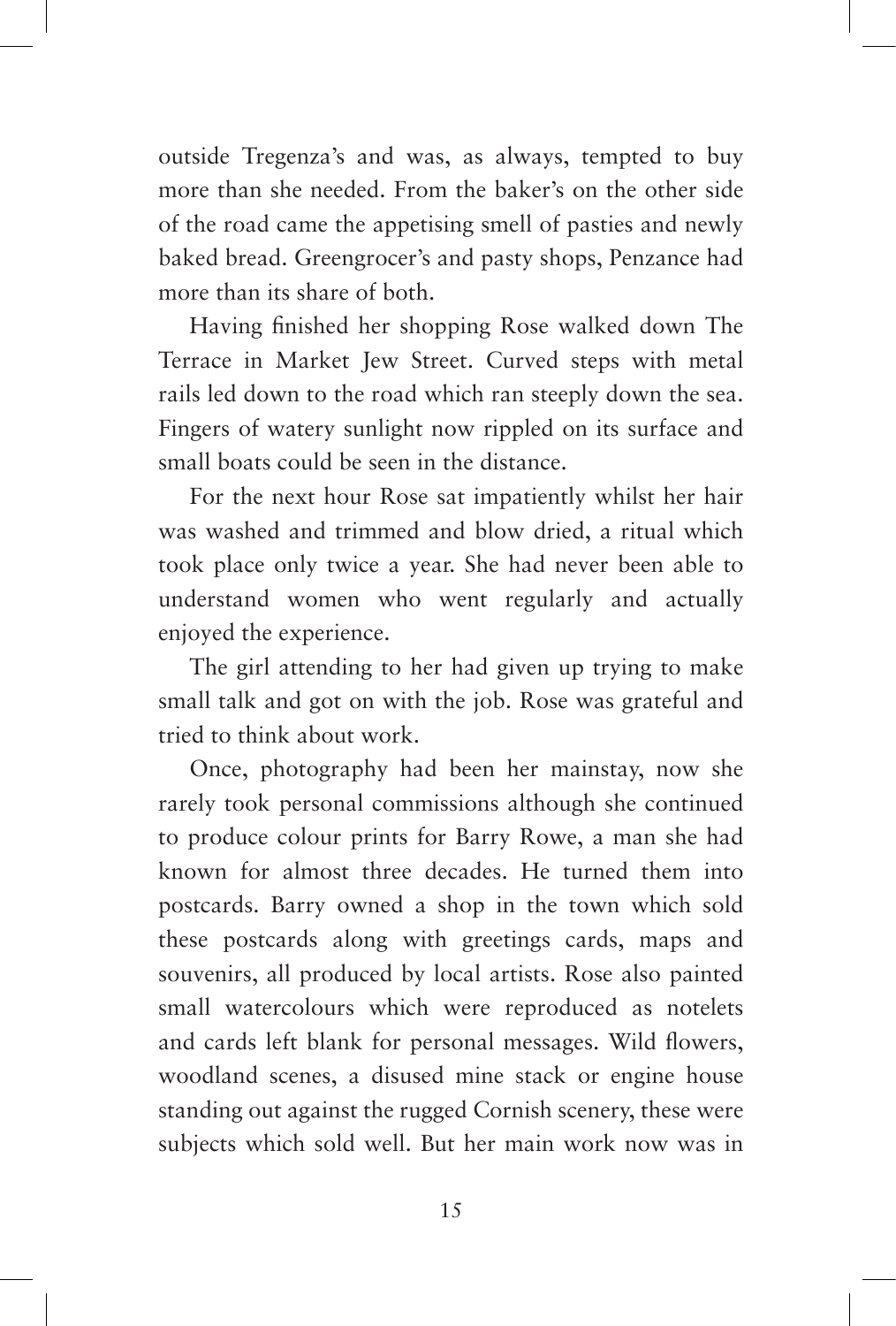oils, dramatic work, capturing wild, winter seas or the treacherous coastline. She had even ventured into portraits and had never been more satisfied.

Geoff Carter, a local gallery owner, had staged her first one-woman show and now she was to co-host another in Bristol where she would be one of five artists. Twelve paintings had been required. Rose had worked very hard to produce them and was now in the process of choosing frames. This was the hardest part; framing could make or break an oil.

She sighed. On top of that was the class she took on Wednesday evenings and for which she had to prepare. This was another of Geoff Carter's ideas. He had persuaded Rose to take the overflow from another tutor who also used the annexe to his gallery for this purpose. To her surprise Rose enjoyed passing on her technique and skills although talent was a different matter since few of the students possessed much of it. But the classes had been a success and this was her third term.

'There you are, Mrs Trevelyan.' The girl held a mirror behind Rose's head. She glanced at the image reflected in the mirrored wall in front of her and nodded. Good, she didn't look any different. 'Thank you.' She handed the girl a tip, wrote out a cheque and left.

The sky had brightened further. There was no longer any dampness in the air and the warmth of the sun could be felt once more. St Michael's Mount was visible again, starkly rising out of a cobalt sea, the castle, the home of Lord St Leven, seemingly balanced atop an almost triangular rock. Rose stood looking at the view, drawn, as always, by the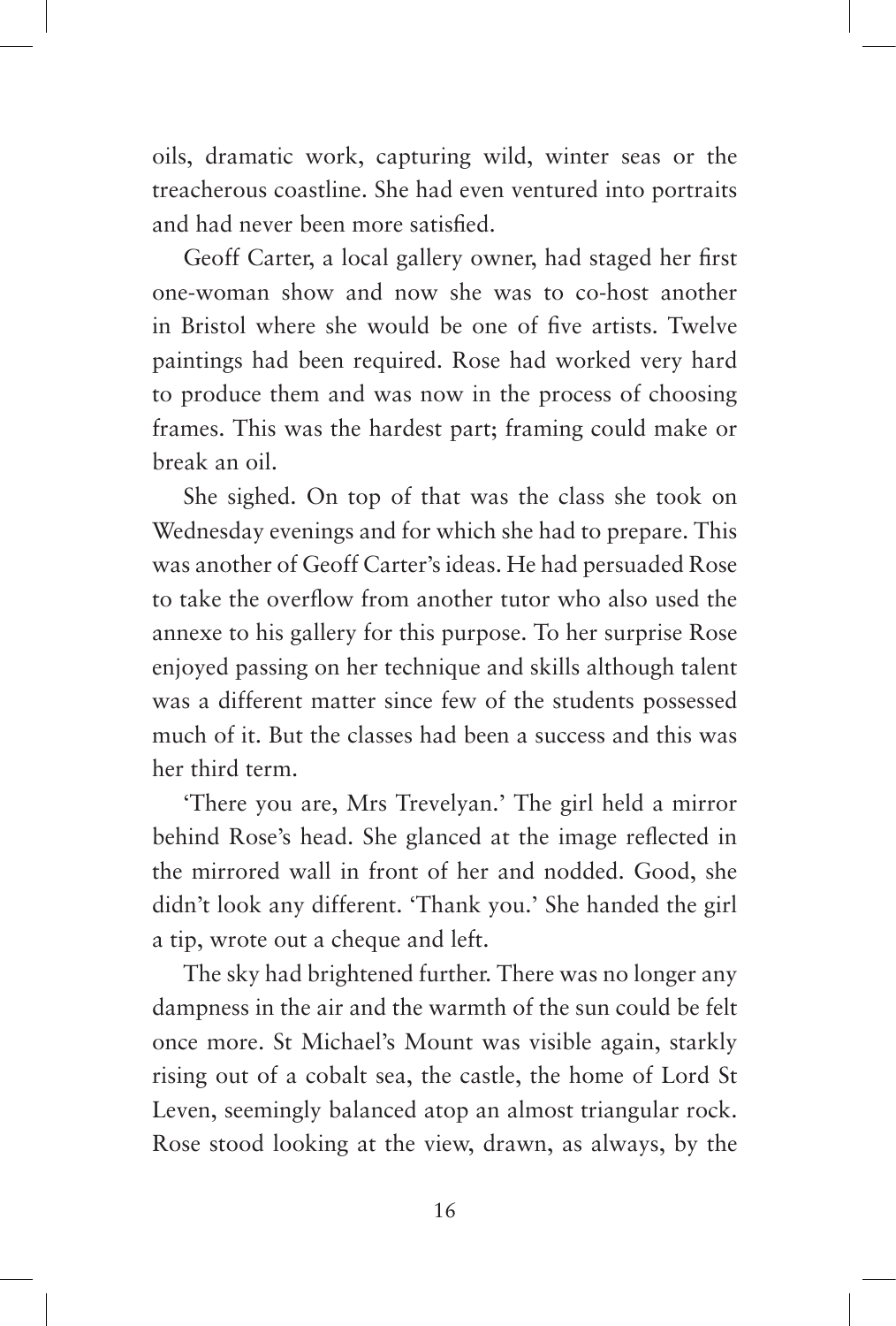indescribable colours which had brought so many artists to the area over the years. It was the narrowness of the peninsula, surrounded by water, which caused the quirks of light, the startling clearness of the air, the shades of blues and greens which seemed impossibly unreal unless you were there to witness them for yourself.

She retraced her steps, her calf muscles working hard as she walked back up Market Jew Street. Crossing the road she turned left, passing the Acorn theatre which was housed in an old chapel, before she turned left again and bypassed the sub-tropical gardens where succulent plants with enormous flowers towered over her. She continued on through the narrow lanes lined with pretty cottages or Georgian houses until she came to the library. She handed over her books, chose four more, then made her way down Morrab Road to the Promenade.

A group of boys skate-boarded along its wide surface and used the steps of the shelters to attempt manoeuvres none of them were able to complete. Their wheels clattered in her wake. There were several dog walkers, a few elderly couples taking a stroll and a smattering of tourists enjoying a holiday before the schools broke up and accommodation would be hard to come by. Many local working women would be shopping or doing their housework on Saturday afternoon. How lucky I am, Rose thought, I can work whenever I want.

Ahead was Newlyn harbour. The masts and upright beams of fishing-boats loomed above the harbour walls like teepees stripped of their hide. Behind them the houses sloped up in tiers. She reached the end of the Promenade,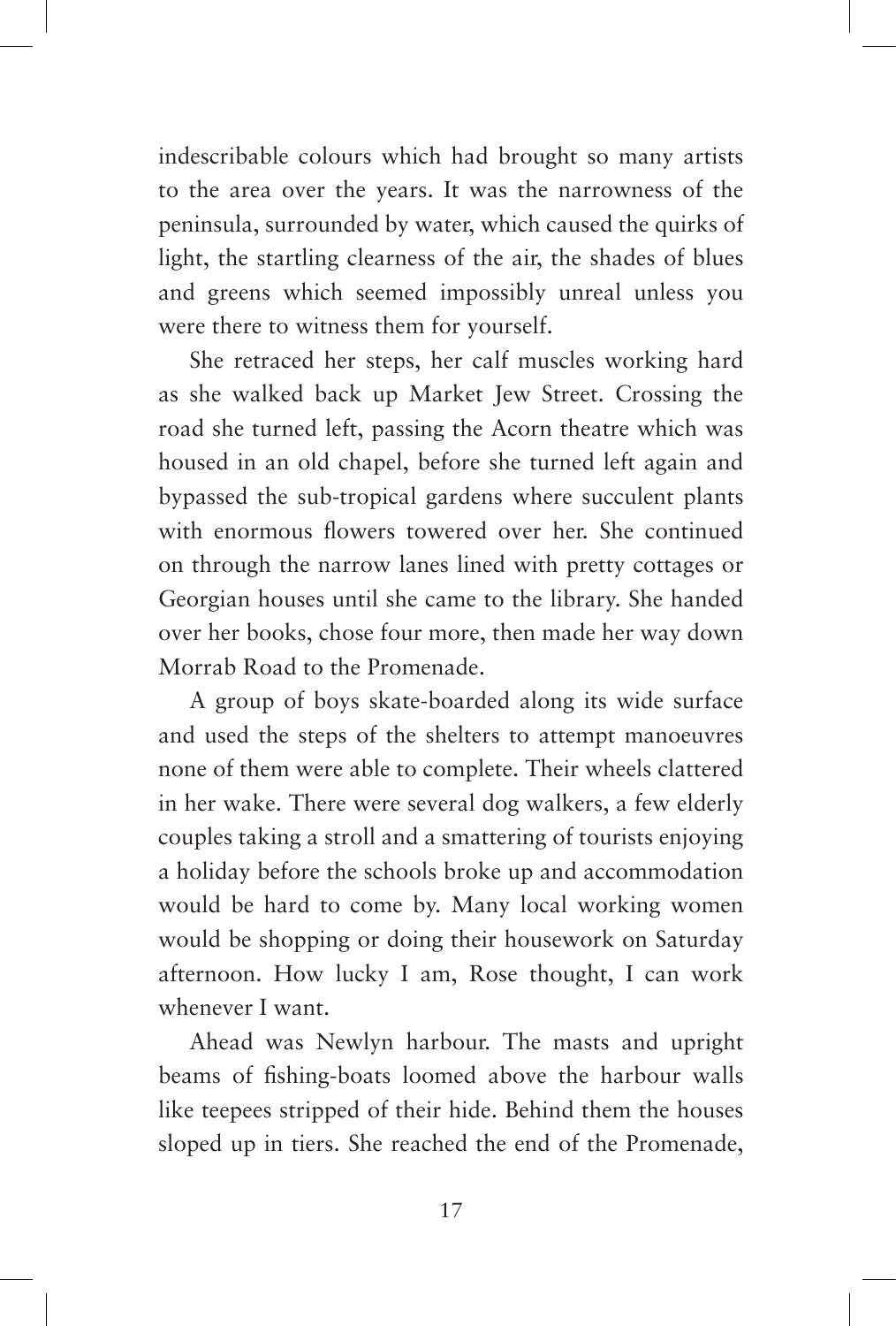descended the steps to the beach then joined the narrow path which would take her to Newlyn. To her left was the brilliant blue sea; to her right Bolitho Gardens where the fronds of the palm trees tapped in the gentle breeze. With the sun shining overhead she might have been in France or Spain.

Rounding the corner by the Newlyn Art Gallery, she thought about what Doreen had told her and the repercussions Phyllis's death would have for Nathan. Rose was not sure whether the house was rented or privately owned, neither was she sure what Nathan did for a living. Probably nothing, she realised. Someone had had to be at home on a full time basis to look after Phyllis.

Her books and shopping were becoming heavy. Rose would be glad to be home. She had given herself the day off – after a hectic week she deserved it. On Monday her paintings would go to the framers where she would negotiate a price, then she would scout around for post-card scenes. It was also time to plan her next watercolours. They would become part of Barry's stock next year as this season's cards had already been printed at his works in Camborne.

Halfway up the hill she stopped for a rest. Placing her bags on the ground she leant on the railings and looked down over Newlyn Harbour. Below, stretched in a short line on some rubber tyres strung together and floating in the water, half a dozen cormorants stretched their wings like Las Vegas showgirls in feathered costumes. The afternoon stretched ahead of her, as did the evening. Laura Penfold, married to a fisherman and Rose's best friend, had declined an invitation to supper because Trevor had landed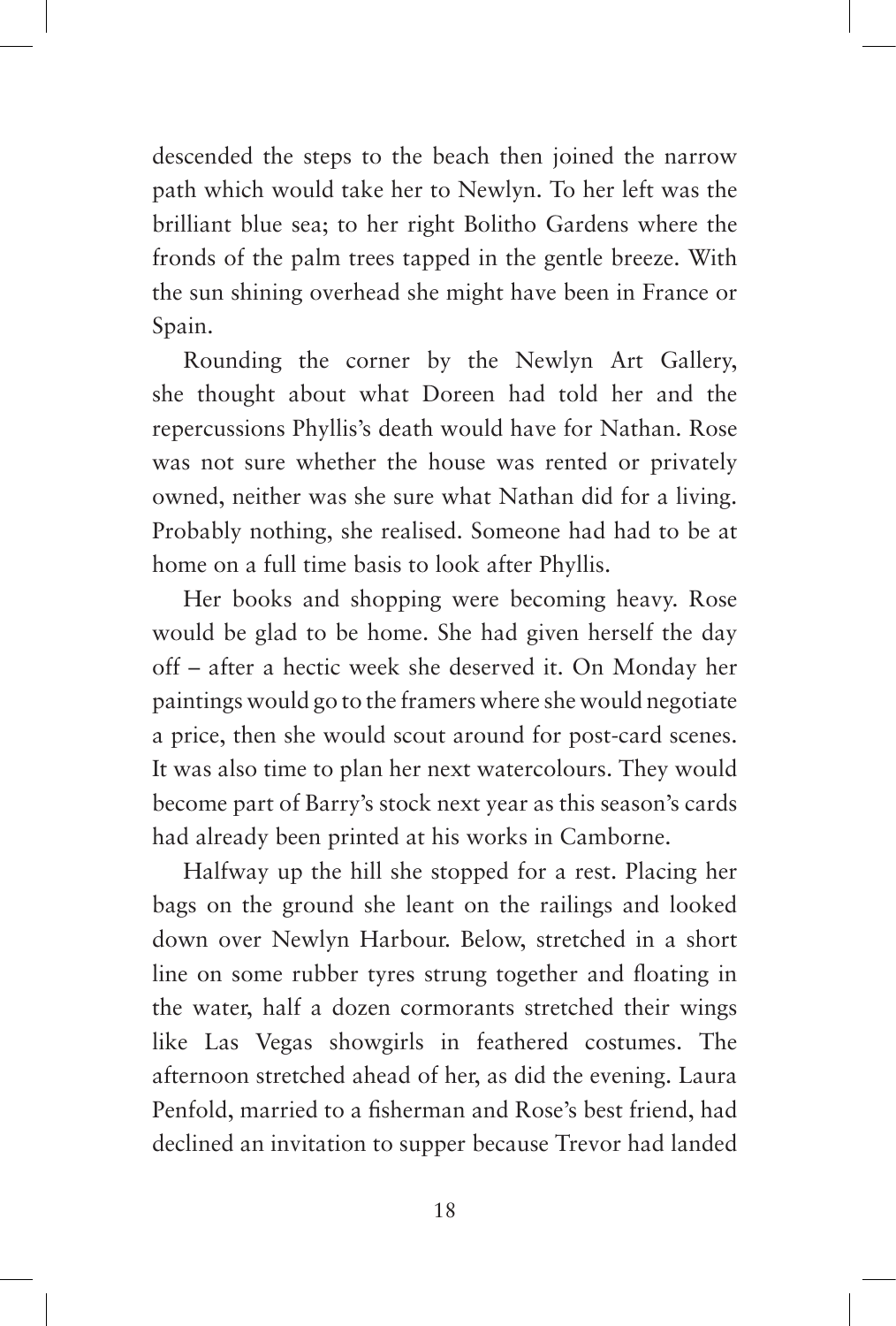that morning and they were going out for a meal. Lazy, idle solitude, Rose decided. Food and wine and a book. A treat. She picked up the bags and continued walking.

By the time she reached the top of the drive her fingers were red where the handles of the plastic bags had dug into them. With relief she unlocked the kitchen door at the side of the house and stepped inside. She plugged in the kettle, unpacked the shopping and hung some washing on the line strung between a tree and the shed. She had put it in the machine before she went out that morning. Nothing smelt nicer than cotton sheets which had dried outside in the salty sea air.

She made a mug of tea, picked up an apple and one of the library books she had chosen that morning then went outside to sit on the wrought-iron garden bench.

An hour later she was half dozing in the increasing heat of the sun when the telephone disturbed her. Rose went to answer it.

'I thought I'd ring before I forgot. My memory's like a sieve these days.'

Doreen, of course. Face to face or over the phone she still began without preamble. Even when leaving a message on the answering machine no introduction was given. 'I've got Dave Fox's number. The gardener. It's a mobile.'

Rose jotted it down. 'Thanks, Doreen. I'll ring him straight away. Did you thank Cyril for the roses?'

'I did. He said . . .'

'Sorry, I can't hear you.' One of the helicopters which serviced the Isles of Scilly was flying overhead. Rose could actually see the pilot.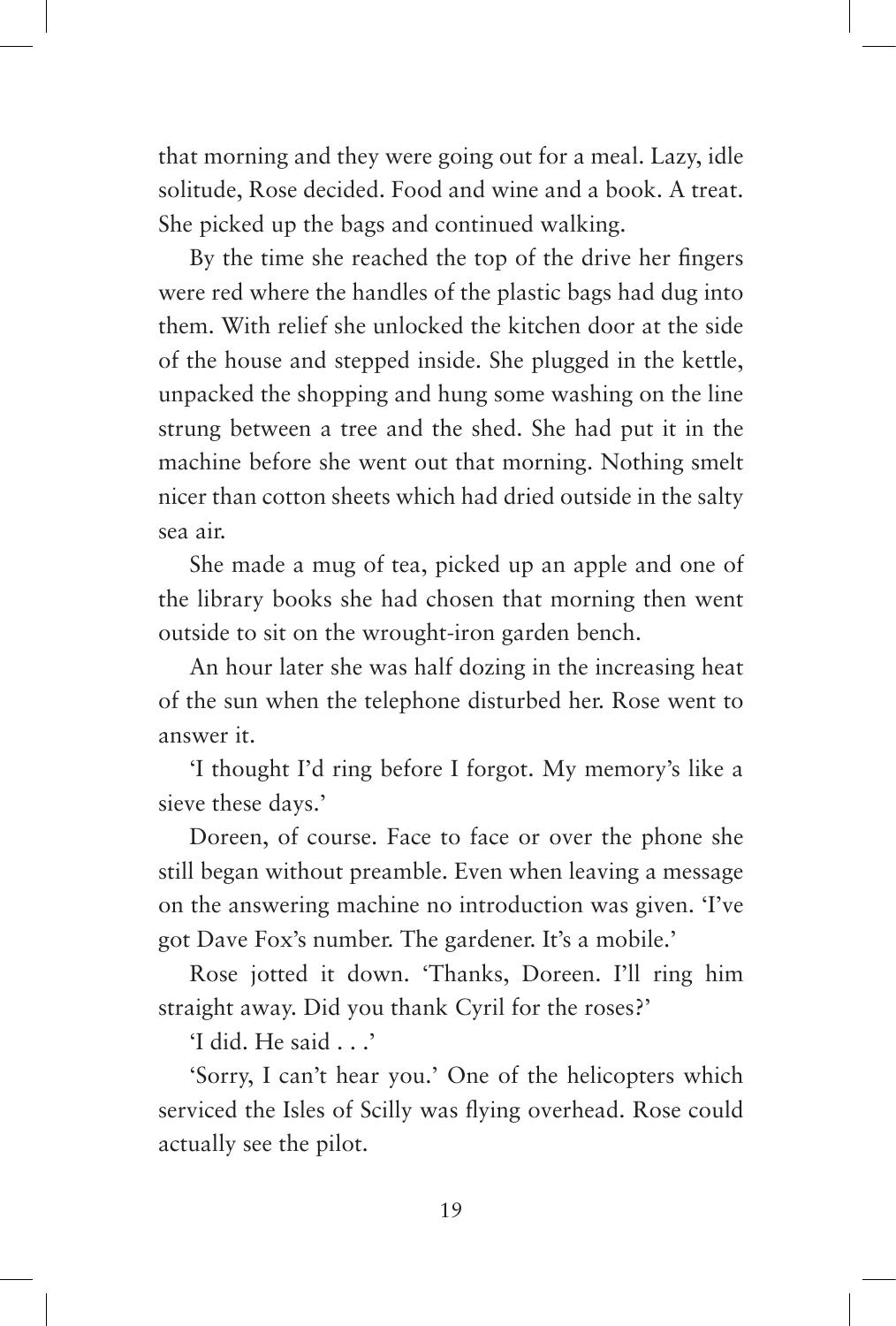'Must go. Cyril's waving to me through the window. Why he can't come in to speak to me, I don't know. Bye, Rose.'

He dare not come in, Rose thought, not if he's got muddy boots. The cleanliness of Doreen's kitchen floor was a matter of great pride. It was odd, she was equally as houseproud of her own bungalow as of the large properties she cleaned. It was beyond Rose to whom housework was something to be endured as infrequently as possible.

She picked up the phone again and dialled Dave Fox's number. It was a long time before he answered. Having given her name Rose explained what she wanted doing. 'Do you have the necessary equipment? I've only got basic tools.'

He said that he did and that he could come on Tuesday if that was convenient. 'I charge by the hour, by the way.' He named the price.

'That's fine, and Tuesday suits me.'

'I'll be there between nine and nine-thirty.'

'Do you know how to get here?'

'I'll find it.'

Rose went back to the garden. Dozens of small, white-sailed yachts had appeared. Some sort of race was in progress. A rowing-boat with an outboard motor chugged past, a lone man on board standing at the tiller. The engine spluttered and black fumes belched from the stern before it resumed its steady course across the bay towards Mousehole. Overhead seagulls swooped. Rose was oblivious to their noisy calls which were part of coastal living. She was wondering what sort of man Dave Fox was.